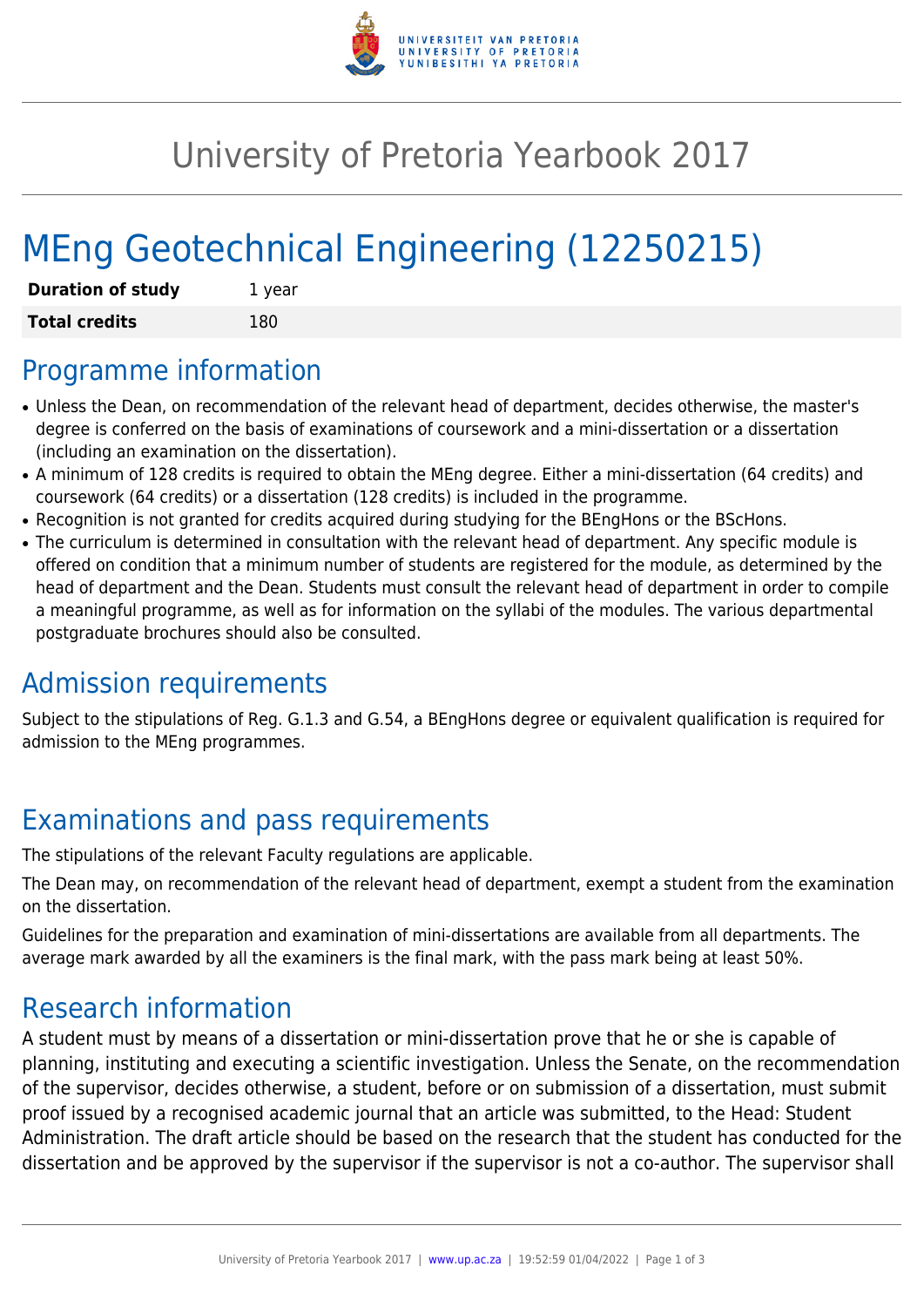

be responsible for ensuring that the paper is taken through all the processes of revision and resubmission, as may be necessary. Conferment of the degree may be made subject to compliance with the stipulations of this regulation.

#### Pass with distinction

- i. A student who submits a dissertation passes with distinction if an average mark of at least 75% is obtained for the dissertation (and the examination on the dissertation).
- ii. A student who completes the master's degree on grounds of coursework and a mini-dissertation, passes with distinction if a weighted average mark of at least 75% is obtained in the first 128 credits obtained for the degree [first 256 credits in the case of the MEng (Engineering Management), MEng (Project Management), MSc (Engineering Management) or the MSc (Project Management)], provided that 64 of these credits are allocated to the mini-dissertation. However, the degree is not awarded with distinction should a student fail any of these modules (excluding modules which have been timeously discontinued). The degree is also not awarded with distinction if a student obtains less than 70% for the mini-dissertation.